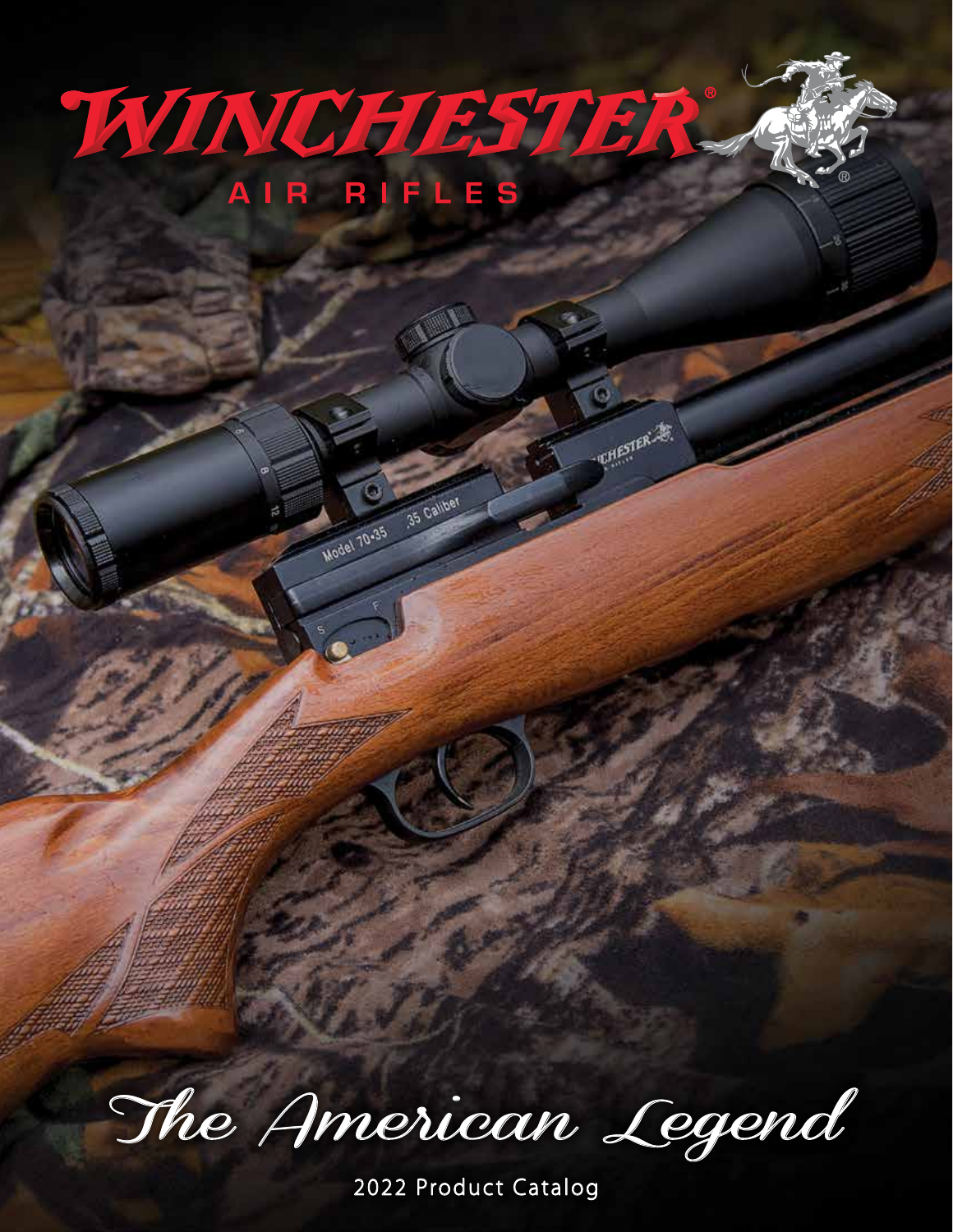

# Model 70 Big Bore RIFLE **.35 & .45 CALIBER BIG BORE RIFLE**

 $-4 - 70 - 3$ 

## •Side-lever cocking action

- •Beechwood stock
- •Adjustable 2 Stage Trigger
- •320cc Air Cylinder fillable to 230 Bar
- 
- •Shrouded barrel for basic noise reduction
- •11mm dovetail scope mount



#### **ITEM No. 611120154**

If it's got the Winchester name on it, it better deliver accuracy and dependability in a tough, handsome package. The Winchester Air Rifles big bore Model 70 lives up to this legendary name. The Model 70-35 is a .35 caliber with a six-shot magazine operated with a smooth slide lever action that requires little effort to operate. The traditional wood stock with grip and forearm checkering answers the call for traditional styling. The Model 70-35 delivers exceptional consistency across two magazines, generating up to 132 foot pounds of energy with 81.02 grain pellets or various cast ammo options. This big bore air rifle is the perfect fit for hunting medium-sized game such as deer and hogs, as well as varmints and predators out to 100 yards. Plus, it's a lot of fun to shoot at the range.

- Ships with two 6-shot magazines
- Produces up to 820 FPS with 81.02 grain pellets
- Produces 12 shots with 55 +/- FPS extreme spread
- Produces 120 Foot Pounds /162.7 Joules with 81.02 grain projectiles
- Capable of producing 1" (25.4mm) or better center-to-center groups at 50 meters
- Capable of producing 3" to 4" (76.2 to 101.6mm) or better center to center groups at 100 meters

# **.45 CALIBER BIG BORE RIFLE**

**ITEM No. 611120254**

If it's got the Winchester name on it, it better deliver accuracy and dependability in a tough, handsome package. The Winchester Air Rifles big bore Model 70 lives up to this legendary name. The traditional wood stock with grip and forearm checkering answers the call for traditional styling. For hunters that want to take lager game, we created the Winchester Model 70-45, which keeps all the same styling as the 70-35 and includes a 5-shot magazine, but pushes up to 200 foot pounds shooting 138 grain .457 cast pellets as well as other cast ammunition. The Model 70-45 can produce hole-in-hole groups at 50 yards making it exceptionally capable of taking large game in the field. Whether shooting simple round ball or custom cast ammo, the Winchester 70-45 is a force to be reckoned with.

- Ships with one-5 shot magazine
- Produces 700+ FPS with 140-grain projectiles
- Produces 5 shots with 55+/- FPS extreme spread
- Produces 150 to 180 Foot Pounds / 203.4 to 244.0 Joules depending on projectile (140 to 200 grain)
- Capable of producing 1" (25.4mm) or better center-to-center groups at 50 meters
- Capable of producing 4" to 6" (101.6 to 154.2mm) or better center-to-center groups at 100 meters

| Model | MAX. VELOCITY                       | OVERALL LENGTH | WFIGHT    | Packaging & Pack Size (W/D/H)         | Case Pack | Case Cu. Ft. | Case Weight | <b>UPC</b>    |          |
|-------|-------------------------------------|----------------|-----------|---------------------------------------|-----------|--------------|-------------|---------------|----------|
|       | 820 fps with 81.02 grain pellets    |                | 9.15 lbs. | Box Packaging, Case ; 38.38x9.25x3.88 |           |              | 12.65       | 93676 08365 0 | \$799.95 |
| 45    | 700+ fps with 140 grain projectiles |                | 9.15 lbs. | Box Packaging, Case ; 38.38x9.25x3.88 |           |              | 12.4        | 93676083667   | \$799.95 |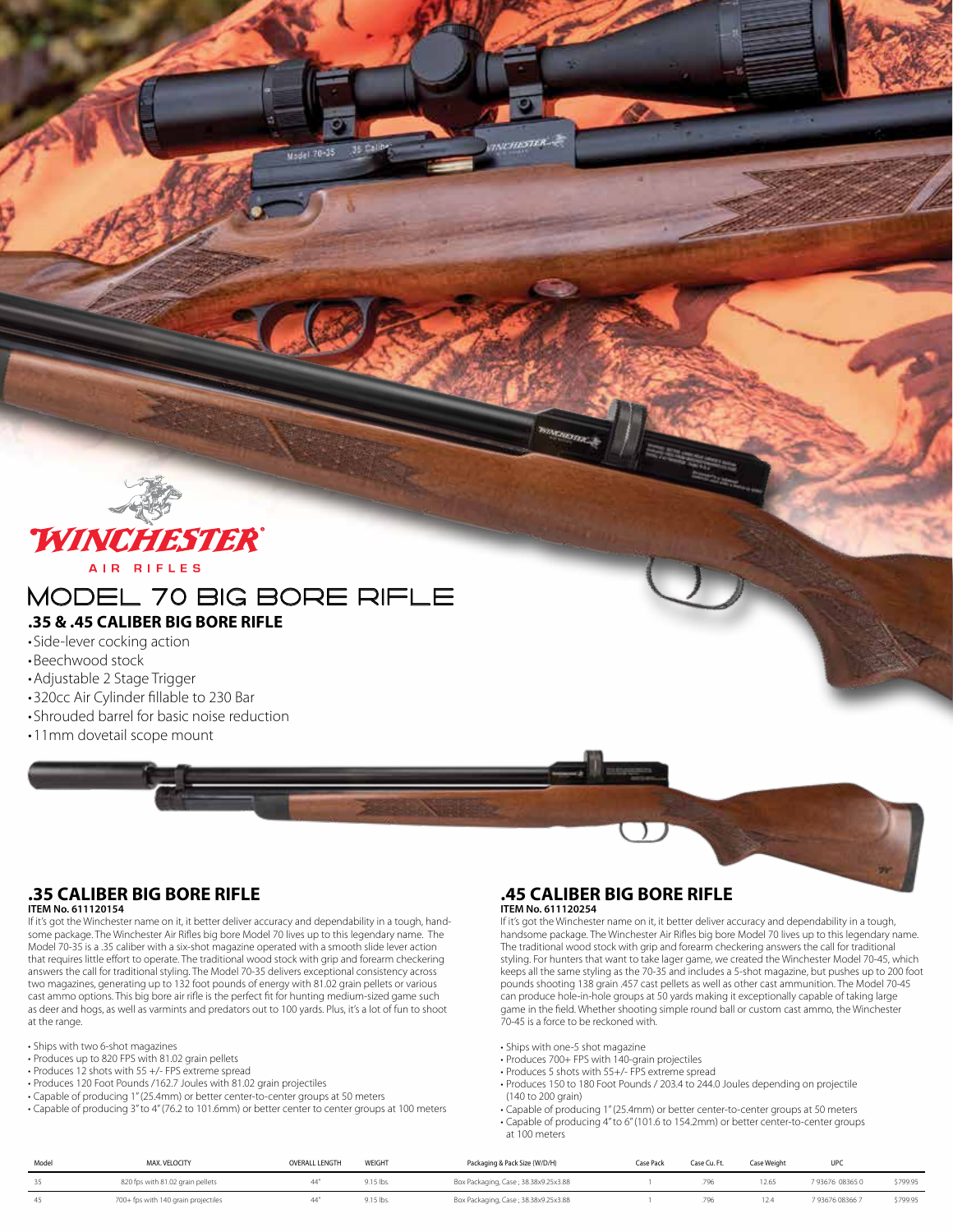

# AIR RIFLES



| Model  | MAX. VELOCITY               | MAX. SHOOTING DISTANCE | <b>OVERALL LENGTH</b> | WEIGHT    | Packaging & Pack Size (W/D/H)                                   | Case Pack | Case Cu. Ft. | Case Weight | <b>UPC</b>      |          |
|--------|-----------------------------|------------------------|-----------------------|-----------|-----------------------------------------------------------------|-----------|--------------|-------------|-----------------|----------|
|        | 350 fps                     | 195 vds.               | 34.25"                | 1.65 lbs. | Box Packaging, Individual; 35.35x1.75x5.5, Case 35.59x5.62x6.51 |           | .725         | 10.75       | 0 39256 81004 0 | \$39.99  |
| 1977XS | 1000 fps with alloy pellets | 305 vds.               | 37.6''                | 3.1 lbs.  | Box Packaging, Individual; 39.06x2.38x6.38, Case 40x5.19x6.81   |           | 0.886        | 5.44        | 0 39256 81977 7 | \$129.99 |
|        | 410 fps                     | 209 yds.               |                       | 1.9 lbs.  | Trapped Blister, Individual ; 11x8.2x2, Case 11.25x8.4x4        |           | 0.219        | 4.688       | 0 39256 21011 5 | \$129.99 |